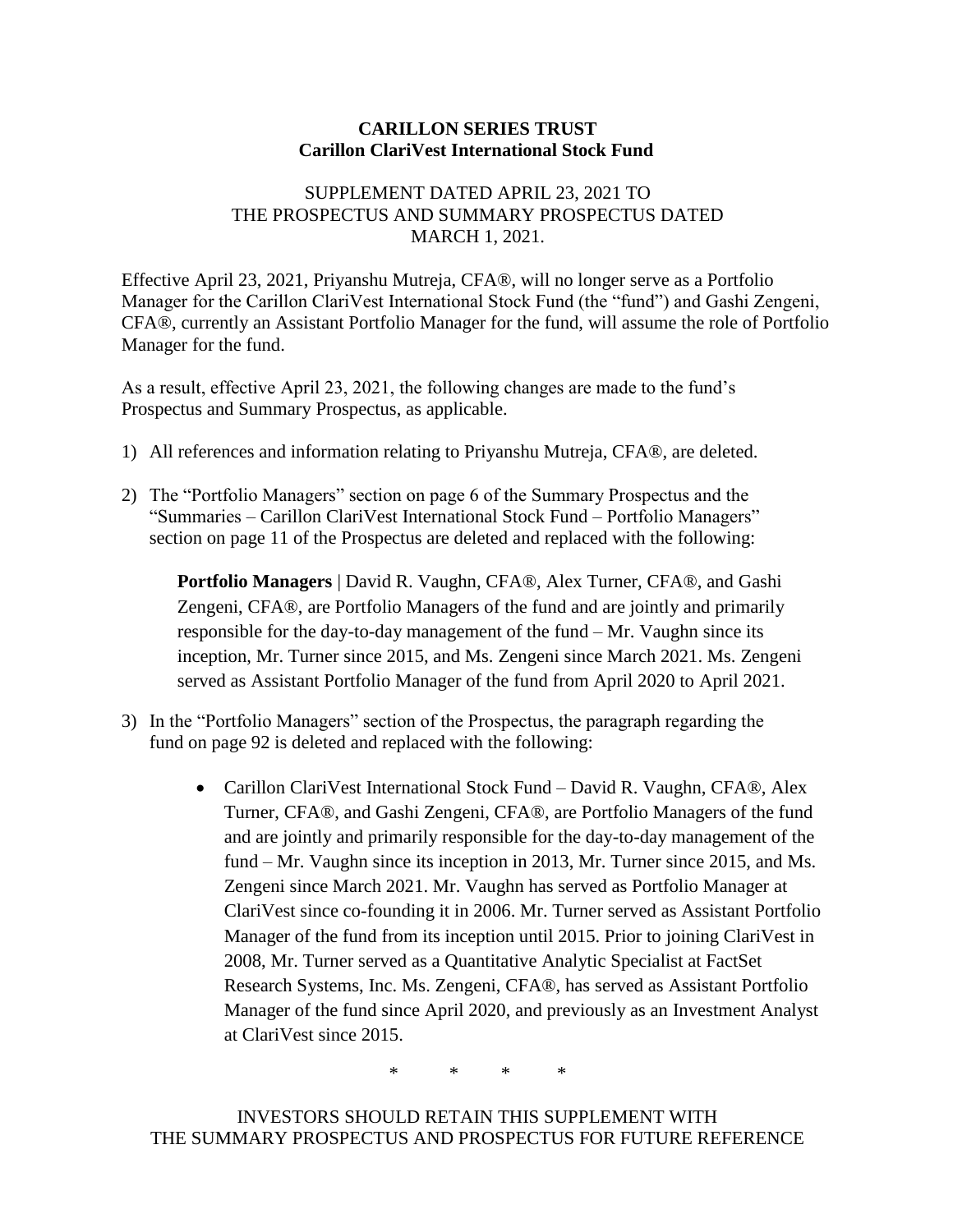SUMMARY PROSPECTUS | 3.1.2021

| <b>Class A EISAX</b> | <b>Class C EISDX</b> | <b>Class I EISIX</b> | <b>Class Y EISYX</b> | <b>Class R-3 EISRX</b> | <b>Class R-5 EISSX</b> | <b>Class R-6 EISVX</b> |
|----------------------|----------------------|----------------------|----------------------|------------------------|------------------------|------------------------|
|                      |                      |                      |                      |                        |                        |                        |

**Before you invest, you may want to review the fund's Prospectus, which contains more information about the fund and its risks. You can find the fund's Prospectus, Statement of Additional Information ("SAI"), shareholder reports and other information about the fund online at http://www.carillontower.com/prospectus.htm. You can also get this information at no cost by calling 800.421.4184 or by sending an email to CarillonFundServices@carillontower.com. The fund's Prospectus and SAI, both dated March 1, 2021 as each may be supplemented from time to time, are incorporated by reference into this Summary Prospectus.**

**As of January 1, 2021, as permitted by regulations adopted by the Securities and Exchange Commission, paper copies of the funds' shareholder reports are no longer sent by mail, unless you specifically request paper copies of the reports from a fund or from your financial intermediary, such as a broker-dealer or bank. Instead, the reports are made available on a website, and you will be notified by mail each time a report is posted and provided with a website link to access the report.**

**If you already elected to receive shareholder reports electronically, you will not be affected by this change and you need not take any action. You may elect to receive shareholder reports and other communications from a fund or your financial intermediary electronically by going to carillontower.com/eDelivery.**

**You may elect to receive all future reports in paper free of charge. You can inform a fund that you wish to continue receiving paper copies of your shareholder reports by calling 800.421.4184, or you may directly inform your financial intermediary of your wish. A notice that will be mailed to you each time a report is posted will also include instructions for informing a fund that you wish to continue receiving paper copies of your shareholder reports. Your election to receive reports in paper from a fund will apply to all funds held with the Carillon Mutual Funds or your financial intermediary, as applicable.**

**Investment objective** I The Carillon ClariVest International Stock Fund ("International Stock Fund" or the "fund") seeks capital appreciation.

**Fees and expenses of the fund** I The tables that follow describe the fees and expenses that you may pay if you buy, hold and sell shares of the International Stock Fund. **You may pay other fees, such as brokerage commissions and other fees to financial intermediaries, which are not reflected in the tables and examples below.** You may qualify for sales discounts if you and your family invest, or agree to invest in the future, at least \$25,000 in the Class A shares of the Carillon Family of Funds. More information about these and other discounts, including through specific financial intermediaries, is available from your financial professional, on page 97 of the fund's Prospectus and on page 52 of the fund's Statement of Additional Information. Although the fund does not impose any sales charge on Class I shares, you may pay a commission to your broker on your purchases and sales of those shares, which is not reflected in the tables or Example below.

#### **Shareholder fees** (fees paid directly from your investment):

|                                                                                                                 | Class A     | Class C      | Class I     | <b>Class Y</b> | Class R-3   | Class R-5   | Class R-6   |
|-----------------------------------------------------------------------------------------------------------------|-------------|--------------|-------------|----------------|-------------|-------------|-------------|
| Maximum Sales Charge Imposed on Purchases (as a % of<br>offering price)                                         | 4.75%       | None         | None        | None           | <b>None</b> | <b>None</b> | <b>None</b> |
| Maximum Deferred Sales Charge (as a % of original purchase<br>price or redemption proceeds, whichever is lower) | None (a)    | $1.00\%$ (a) | None        | None           | None        | None        | None        |
| <b>Redemption Fee</b>                                                                                           | <b>None</b> | None         | <b>None</b> | None           | <b>None</b> | None        | <b>None</b> |

**Annual fund operating expenses** (expenses that you pay each year as a percentage of the value of your investment):

|                                                                                        | Class A    | Class C    | Class I    | <b>Class Y</b> | Class R-3  | Class R-5  | Class R-6  |
|----------------------------------------------------------------------------------------|------------|------------|------------|----------------|------------|------------|------------|
| <b>Management Fees</b>                                                                 | 0.70%      | 0.70%      | 0.70%      | 0.70%          | 0.70%      | 0.70%      | 0.70%      |
| Distribution and Service (12b-1) Fees                                                  | 0.25%      | $0.00\%$   | $0.00\%$   | 0.25%          | 0.50%      | $0.00\%$   | 0.00%      |
| Other Expenses (b)                                                                     | 3.96%      | 4.04%      | 3.93%      | 4.78%          | 4.06%      | 5.94%      | 3.96%      |
| <b>Total Annual Fund Operating Expenses</b>                                            | 4.91%      | 5.74%      | 4.63%      | 5.73%          | 5.26%      | 6.64%      | 4.66%      |
| Fee Waiver and/or Expense Reimbursement (c)                                            | $(3.45)\%$ | $(3.54)\%$ | $(3.48)\%$ | $(4.27)\%$     | $(3.56)\%$ | $(5.48)\%$ | $(3.61)\%$ |
| Total Annual Fund Operating Expenses After Fee Waiver and/<br>or Expense Reimbursement | .46%       | 2.20%      | 1.15%      | 1.46%          | 1.70%      | 1.16%      | 1.05%      |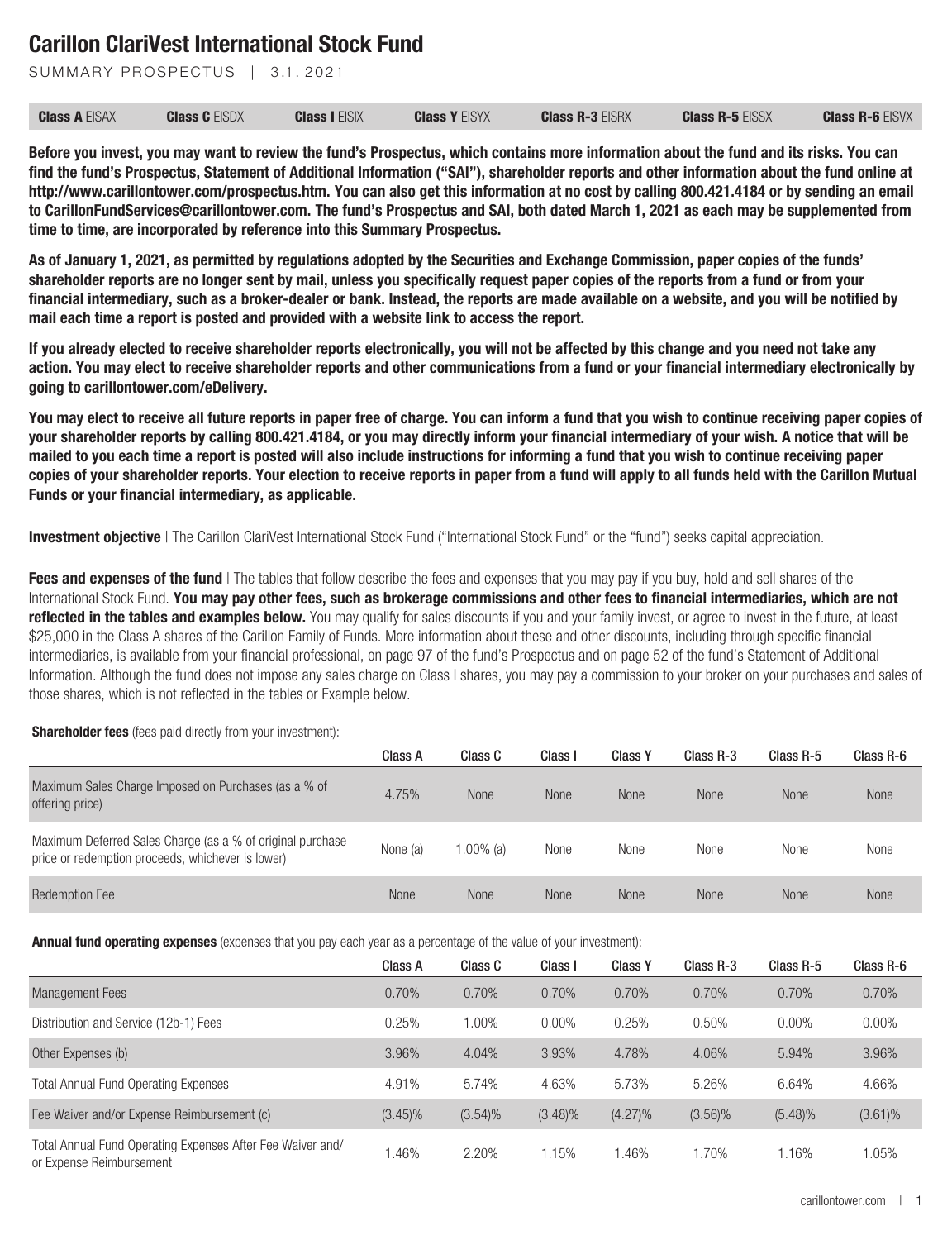SUMMARY PROSPECTUS | 3.1.2021

*(a) If you purchased \$1,000,000 or more of Class A shares of a Carillon mutual fund that were not otherwise eligible for a sales charge waiver and sell the shares within 18 months from the date of purchase, you may pay up to a 1% contingent deferred sales charge at the time of sale. If you sell Class C shares less than one year after purchase, you will pay a 1% CDSC at the time of sale. (b) Other Expenses may include Acquired Fund Fees and Expenses of up to 0.01%. Accordingly, the Total Annual Fund Operating Expenses may not correlate to the ratio of expenses to average net assets provided in the fund's Financial Highlights table, which reflects the operating expenses of the fund and does not include Acquired Fund Fees and Expenses.*

*(c) Carillon Tower Advisers, Inc. ("Carillon") has contractually agreed to waive its investment advisory fee and/or reimburse certain expenses of the fund to the extent that annual operating expenses of each class exceed a percentage of that class' average daily net assets through February 28, 2022 as follows: Class A – 1.45%, Class C – 2.20%, Class I – 1.15%, Class Y – 1.45%, Class R-3 – 1.70%, Class R-5 – 1.15%, and Class R-6 – 1.05%. This expense limitation excludes interest, taxes, brokerage commissions, costs relating to investments in other investment companies (acquired fund fees and expenses), dividends, and extraordinary expenses. The contractual fee waiver can be changed only with the approval of a majority of the fund's Board of Trustees. Any reimbursement* of fund expenses or reduction in Carillon's investment advisory fees is subject to reimbursement by the fund within the following two fiscal years, if overall expenses fall below the lesser of its then*current expense cap or the expense cap in effect at the time of the fee reimbursement.*

**Expense example** | This example is intended to help you compare the cost of investing in the fund with the cost of investing in other mutual funds. The example assumes that you invest \$10,000 in the fund for the time periods indicated and then redeem all of your shares at the end of those periods. The example also assumes that your investment has a 5% return each year and that the fund's operating expenses remain the same, except that the example reflects the fee waiver/expense reimbursement arrangement for each share class through February 28, 2022. Although your actual costs may be higher or lower, based on these assumptions your costs would be:

| <b>Share Class</b> | Year 1 | Year <sub>3</sub> | Year 5  | Year 10 |
|--------------------|--------|-------------------|---------|---------|
| Class A            | \$617  | \$1,586           | \$2,557 | \$4,992 |
| Class C            | \$323  | \$1,395           | \$2,549 | \$5,360 |
| Class I            | \$117  | \$1,082           | \$2,055 | \$4,517 |
| Class Y            | \$149  | \$1,327           | \$2,487 | \$5,316 |
| Class R-3          | \$173  | \$1,257           | \$2,335 | \$5,006 |
| Class R-5          | \$118  | \$1,475           | \$2,787 | \$5,884 |
| Class R-6          | \$107  | \$1,079           | \$2,058 | \$4,534 |

**Portfolio turnover** | The fund pays transaction costs, such as commissions, when it buys and sells securities (or "turns over" its portfolio). A higher portfolio turnover rate may indicate higher transaction costs and may result in higher taxes when fund shares are held in a taxable account. These costs, which are not reflected in annual fund operating expenses or in the example, affect the fund's performance. During the most recent fiscal year, the fund's portfolio turnover rate was 54% of the average value of its portfolio.

**Principal investment strategies** I The International Stock Fund invests, under normal market conditions, at least 80% of its net assets (plus the amount of any borrowings for investment purposes) in equity securities of companies economically tied to countries outside of the U.S. Equity securities include common and preferred stocks, warrants or rights exercisable into common or preferred stock, convertible preferred stock, American Depositary Receipts ("ADRs"), Global Depositary Receipts ("GDRs") and European Depositary Receipts ("EDRs") (collectively, "depositary receipts"). Issuers considered to be economically tied to countries outside of the U.S. include, without limitation: (1) an issuer organized under the laws of or maintaining a principal office or principal place(s) of business outside of the U.S.; (2) an issuer of securities that are principally traded in one or more markets outside the U.S.; (3) an issuer that derives or is currently expected to derive 50% or more of its total sales, revenues, profits, earnings, growth, or another measure of economic activity from, the production or sale of goods or performance of services or making of investments or other economic activity in, outside of the U.S., or that maintains or is currently expected to maintain 50% or more of its employees, assets, investments, operations, or other business activity outside of the U.S.; (4) a governmental or quasi-governmental entity of a country outside of the U.S.; or (5) any other issuer that the sub-adviser believes may expose the fund's assets to the economic fortunes and risks of a country or countries outside of the U.S. The fund typically does not invest in issuers located in emerging market countries. The fund's benchmark is the MSCI EAFE® Index which measures large- and mid-cap equity performance across 21 developed countries, excluding the U.S. and Canada. The fund may have significant exposure to Japan. However, as the composition of the fund's portfolio changes over time, the fund's exposure to this country may be lower at a future date, and the fund's exposure to other countries may be higher.

In selecting securities for the fund, the sub-adviser utilizes quantitative tools to implement a "bottom-up," fundamentally based, investment process. The sub-adviser constructs a portfolio that seeks to maximize expected return, subject to constraints designed to meet long-run expected active risk goals.

The fund may invest in exchange-traded funds ("ETFs") in order to equitize cash positions, seek exposure to certain markets or market sectors and to hedge against certain market movements. The fund may sell securities when they no longer meet the portfolio managers' investment criteria and/or to take advantage of more attractive investment opportunities.

The fund may lend its securities to broker-dealers and other financial institutions to earn additional income.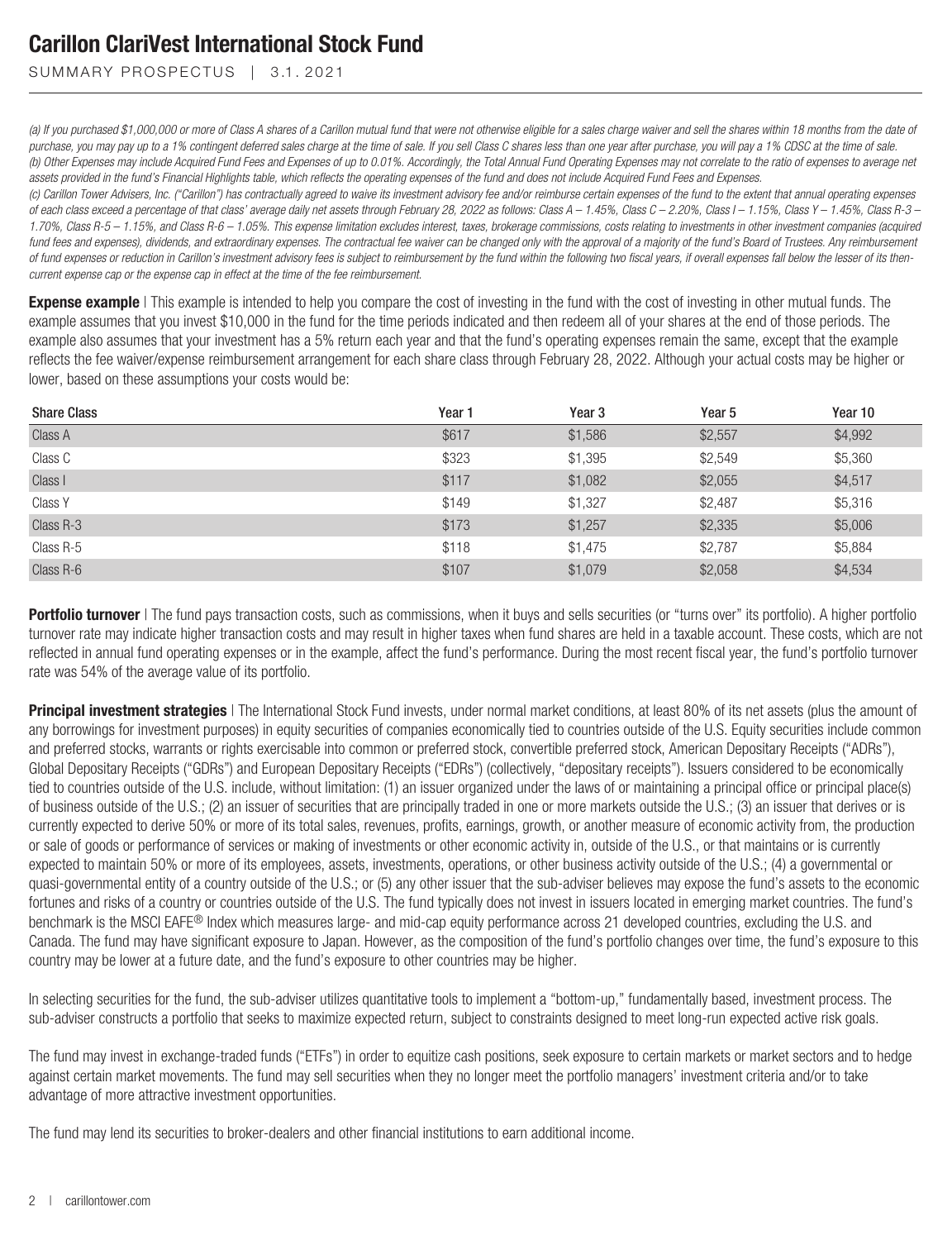SUMMARY PROSPECTUS | 3.1.2021

**Principal risks** | The greatest risk of investing in the fund is that you could lose money. The fund invests primarily in common stocks whose values may increase and decrease in response to the activities of the companies that issued such stocks, general market conditions and/or economic conditions. As a result, the fund's net asset value ("NAV") may also increase and decrease. An investment in the fund is not a deposit with a bank and is not insured or guaranteed by the Federal Deposit Insurance Corporation or any other government agency. Investments in the fund are subject to the following primary risks. The most significant risks of investing in the fund as of the date of this Prospectus are listed first below, followed by the remaining risks in alphabetical order. Each risk summarized below is considered a "principal risk" of investing in the fund, regardless of the order in which it appears. Different risks may be more significant at different times depending on market conditions or other factors.

• Equity securities are subject to market risk. The fund may invest in the following equity securities, which may expose the fund to the following additional risks:

*Common stocks*. The value of a company's common stock may fall as a result of factors affecting the company, companies in the same industry or sector, or the financial markets overall. Common stock generally is subordinate to preferred stock upon the liquidation or bankruptcy of the issuing company;

*Preferred stocks, including convertible preferred stocks,* are subject to issuer-specific risks and are sensitive to movements in interest rates. Preferred stocks and convertible preferred stocks may be less liquid than common stocks and, unlike common stocks, participation in the growth of an issuer may be limited. Distributions on preferred stocks generally are payable at the discretion of an issuer and after required payments to bond holders. Preferred stocks may also be subject to credit risk;

*Depositary receipts*. Investing in depositary receipts entails many of the same risks as direct investment in foreign securities, including, but not limited to, currency exchange rate fluctuations, political and financial instability in the home country of a particular depositary receipt, less liquidity and more volatility;

*Rights and warrants*. Rights and warrants do not carry dividend or voting rights with respect to the underlying securities or any rights in the assets of the issuer, and a right or a warrant ceases to have value if it is not exercised prior to its expiration date;

- Foreign securities risks, which are potential risks not associated with U.S. investments, include, but are not limited to: (1) currency exchange rate fluctuations; (2) political and financial instability; (3) less liquidity; (4) lack of uniform accounting, auditing and financial reporting standards; (5) increased volatility; (6) less government regulation and supervision of foreign stock exchanges, brokers and listed companies; (7) significant limitations on investor rights and recourse; (8) use of unfamiliar corporate organizational structures; (9) unavailable or unreliable public information regarding issuers; and (10) delays in transaction settlement in some foreign markets. The unavailability and/or unreliability of public information available may impede the fund's ability to accurately evaluate foreign securities. Moreover, it may be difficult to enforce contractual obligations or invoke judicial or arbitration processes against non-U.S. companies and non-U.S. persons in foreign jurisdictions. The risks associated with investments in governmental or quasi-governmental entities of a foreign country are heightened by the potential for unexpected governmental change and inadequate government oversight. Foreign security risk may also apply to ADRs, GDRs and EDRs;
- Market risk is the risk that markets may at times be volatile, and the values of the fund's holdings may decline, sometimes significantly and/or rapidly, because of adverse issuer-specific conditions or general market conditions, including a broad stock market decline, which are not specifically related to a particular issuer. These conditions may include real or perceived adverse political, regulatory, market, economic or other developments, such as natural disasters, public health crises, pandemics, changes in federal, state or foreign government policies, regional or global economic instability (including terrorism and geopolitical risks) and interest and currency rate fluctuations. These and other conditions may cause broad changes in market value, the general outlook for corporate earnings, public perceptions concerning these developments or adverse investment sentiment generally. Changes in the financial condition of a single issuer, industry or market segment also can impact the market as a whole. In addition, adverse market events may lead to increased redemptions, which could cause the fund to experience a loss when selling securities to meet redemption requests by shareholders. Adverse market conditions may be prolonged and may not have the same impact on all types of securities. Conversely, it is also possible that, during a general downturn in the securities markets, multiple asset classes may decline in value simultaneously. Changes in value may be temporary or may last for extended periods. The financial markets generally move in cycles, with periods of rising prices followed by periods of declining prices. The value of your investment may reflect these fluctuations.

**Recent market events risk** includes risks arising from current and recent circumstances impacting markets. The impact of the COVID-19 pandemic has been rapidly evolving, and it has resulted, and may continue to result, in significant disruptions to business operations, travel restrictions, closed international borders, enhanced health screenings at ports of entry and elsewhere, disruptions of and delays in healthcare service preparation and delivery, prolonged quarantines and stay-at-home orders, cancellations, supply chain disruptions, widespread business closures and layoffs, service and event cancellations, reductions and other changes, and lower consumer demand, as well as general concern and uncertainty that has negatively affected the global economy. The Board of Governors of the Federal Reserve System (also known as "the Fed") has taken and may continue to take numerous measures to address the economic impact of the COVID-19 pandemic, such as the reduction of the federal funds target rate and the introduction of several credit and liquidity facilities, and the U.S. federal government has taken and may continue to take steps to stimulate the U.S. economy, including adopting stimulus packages targeted at large parts of the economy. The effect of these and other efforts may not be known for some time, and it is not known whether and to what extent they will be successful.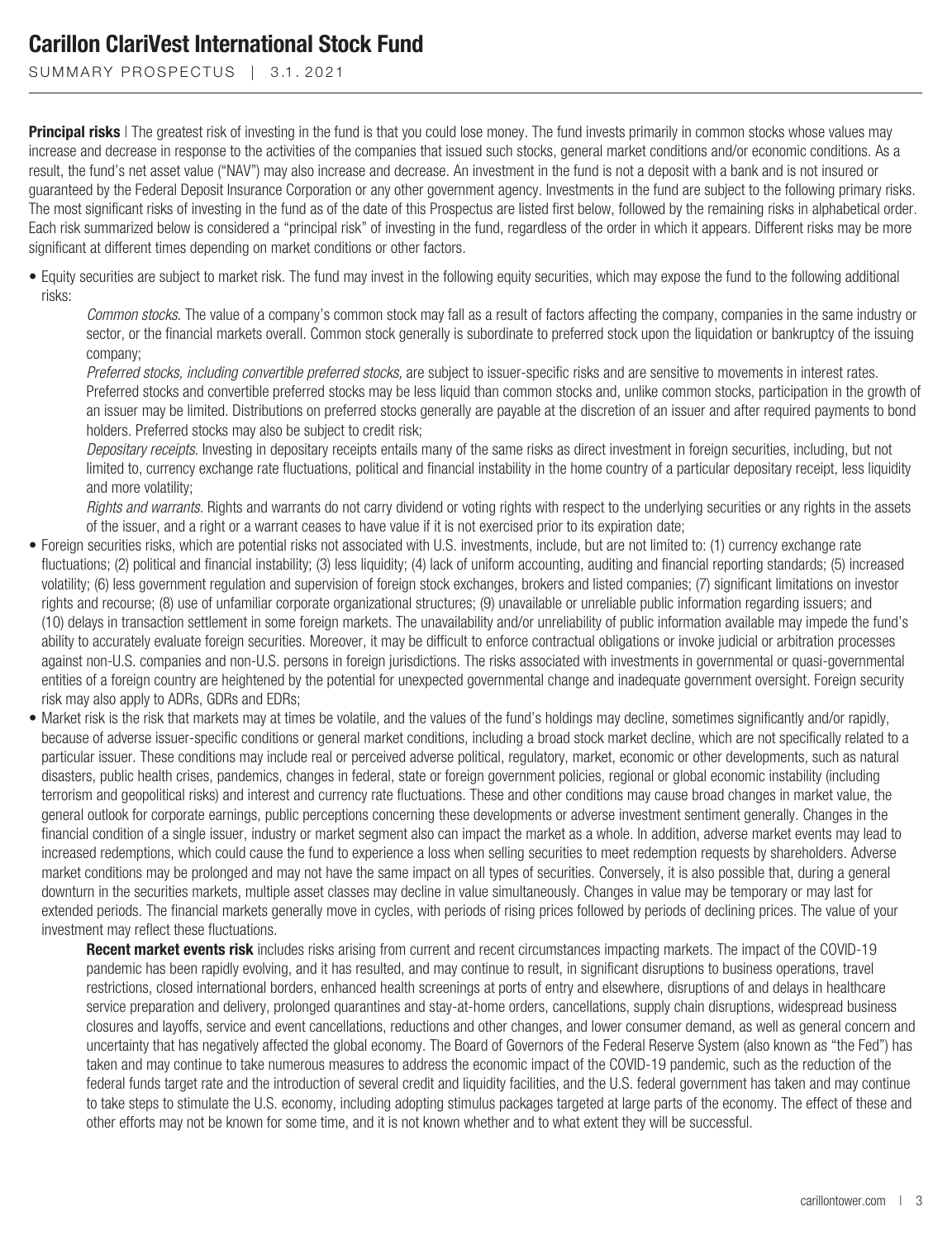SUMMARY PROSPECTUS | 3.1.2021

Decisions by the Fed regarding interest rate and monetary policy continue to have a significant impact on securities prices as well as the overall strength of the U.S. economy. Future legislative, regulatory and policy changes may impact current international trade deals, result in changes to prudential regulation of certain players in the financial market, and provide significant new investments in infrastructure, the environment, or other areas. A rise in protectionist trade policies, slowing global economic growth, risks associated with ongoing trade negotiations with China, risks associated with the United Kingdom's departure from the European Union on December 31, 2020, and a trade agreement between the United Kingdom and the European Union, and the possibility of changes to some international trade agreements, could affect the economies of many nations, including the United States, in ways that cannot necessarily be foreseen at the present time. Interest rates have been unusually low in recent years in the U.S. and abroad and are currently at historic lows. Economists and others have expressed increasing concern about the potential effects of global climate change on property and security values. Regulatory changes and divestment movements tied to concerns about climate change could adversely affect the value of certain land and the viability of industries whose activities or products are seen as accelerating climate change;

- Currency risk is the risk related to the fund's exposure to foreign currencies through its investments. Foreign currencies may fluctuate significantly over short periods of time, may be affected unpredictably by intervention, or the failure to intervene, of the U.S. or foreign governments or central banks, and may be affected by currency controls or political developments in the U.S. or abroad. Foreign currencies may also decline in value relative to the U.S. dollar and other currencies and thereby affect the fund's investments;
- Growth stock risk is the risk of a growth company not providing an expected earnings increase or dividend yield. When these expectations are not met, the prices of these stocks may decline, even if earnings showed an absolute increase. If a growth investment style shifts out of favor based on market conditions and investor sentiment, the fund could underperform funds that use a value or other non-growth approach to investing or have a broader investment style;
- Investing in other investment companies, including ETFs, carries with it the risk that, by investing in another investment company, the fund will be exposed to the risks of the types of investments in which the investment company invests. The fund and its shareholders will indirectly bear the fund's proportionate share of the fees and expenses paid by shareholders of the other investment company, in addition to the fees and expenses fund shareholders directly bear in connection with the fund's own operations. ETF shares may trade at a premium or discount to their net asset value. An ETF that tracks an index may not precisely replicate the returns of its benchmark index;
- Japan investment risk is the risk that Japan, which like many Asian countries is still heavily dependent upon international trade, may be adversely affected by protectionist trade policies, competition from Asia's other low-cost emerging economies, the economic conditions of its trading partners, the strength of the yen, and regional and global conflicts. The domestic Japanese economy faces several concerns, including large government deficits, a shrinking workforce, and, in some cases, companies with poor corporate governance. Japan is also heavily dependent on oil and other commodity imports, and higher commodity prices could therefore have a negative impact on the Japanese economy. These and other factors could have a negative impact on the fund's performance and increase the volatility of an investment in the fund;
- Liquidity risk is the possibility that, during times of widespread market turbulence, trading activity in certain securities may be significantly hampered. The fund could lose money if it cannot sell a security at the time and price that would be most beneficial to the fund. The fund may be required to dispose of investments at unfavorable times or prices to satisfy obligations, which may result in losses or may be costly to the fund. Market prices for such securities may be volatile;
- Market timing risk arises because certain types of securities in which the fund invests, including foreign securities, could cause the fund to be at greater risk of market timing activities by fund shareholders. Such activities can dilute the fund's NAV, increase the fund's expenses and interfere with the fund's ability to execute efficient investment strategies;
- Quantitative strategy risk is the risk that the success of the fund's investment strategy may depend in part on the effectiveness of the sub-adviser's quantitative tools for screening securities. These strategies may incorporate factors that may not be predictive of a security's value. The sub-adviser's stock selection can be adversely affected if it relies on insufficient, erroneous or outdated data or flawed models or computer systems; and
- Securities lending risk is the risk that, if the fund lends its portfolio securities and receives collateral in the form of cash that is reinvested in securities, those securities may not perform sufficiently to cover the return collateral payments owed to borrowers. In addition, delays may occur in the recovery of securities from borrowers, which could interfere with the fund's ability to vote proxies or to settle transactions and there may be a loss of rights in the collateral should the borrower fail financially.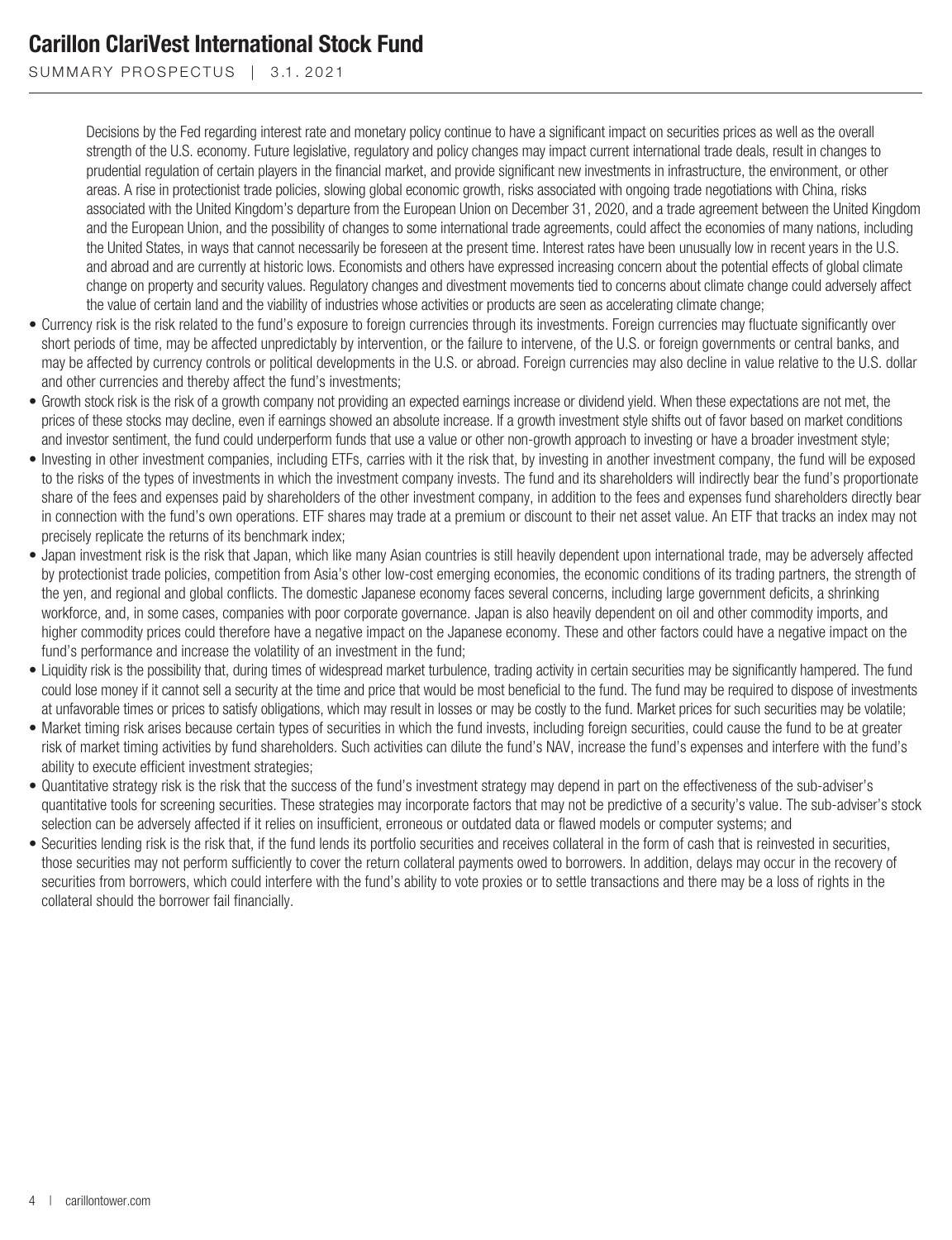SUMMARY PROSPECTUS | 3.1.2021

**Performance** | The bar chart that follows illustrates annual fund returns for the periods ended December 31. The table that follows compares the fund's returns for various periods with benchmark returns. This information is intended to give you some indication of the risk of investing in the fund by demonstrating how its returns have varied over time. The bar chart shows the fund's Class I share performance from one year to another. The fund's past performance (before and after taxes) is not necessarily an indication of how the fund will perform in the future. To obtain more current performance data as of the most recent month-end, please visit our website at carillontower.com.



**During performance period** (Class I shares):

|                     | Return   | <b>Quarter Ended</b> |  |
|---------------------|----------|----------------------|--|
| <b>Best Quarter</b> | 14.21%   | June 30, 2020        |  |
| Worst Quarter       | (23.50)% | March 31, 2020       |  |

**Average annual total returns** (for the periods ended December 31, 2020):

|  |  |  | Fund return (after deduction of sales charges and expenses) |  |  |  |  |  |  |
|--|--|--|-------------------------------------------------------------|--|--|--|--|--|--|
|--|--|--|-------------------------------------------------------------|--|--|--|--|--|--|

| <b>I alla retarn</b> (alter deduction or sales charges and expenses) |                       |            |          |                                        |  |  |  |  |
|----------------------------------------------------------------------|-----------------------|------------|----------|----------------------------------------|--|--|--|--|
| <b>Share Class</b>                                                   | <b>Inception Date</b> | 1-yr       | $5 - yr$ | Lifetime<br>(if less than<br>$10$ yrs) |  |  |  |  |
| Class I - Before Taxes                                               | 2/28/13               | 2.93%      | 4.54%    | 5.43%                                  |  |  |  |  |
| After Taxes on Distributions                                         |                       | 2.66%      | 4.10%    | 4.78%                                  |  |  |  |  |
| After Taxes on Distributions and Sale of Fund Shares                 |                       | 1.92%      | 3.50%    | 4.16%                                  |  |  |  |  |
| Class A - Before Taxes                                               | 2/28/13               | $(2.24)\%$ | 3.17%    | 4.38%                                  |  |  |  |  |
| Class C - Before Taxes                                               | 2/28/13               | 1.85%      | 3.38%    | 4.22%                                  |  |  |  |  |
| Class Y - Before Taxes                                               | 11/20/17              | 2.60%      |          | 0.82%                                  |  |  |  |  |
| Class R-3 - Before Taxes                                             | 2/28/13               | 2.36%      | 3.97%    | 4.83%                                  |  |  |  |  |
| Class R-5 - Before Taxes                                             | 2/28/13               | 2.93%      | 4.53%    | 5.41%                                  |  |  |  |  |
| Class R-6 - Before Taxes                                             | 2/28/13               | 3.02%      | 4.65%    | 5.53%                                  |  |  |  |  |